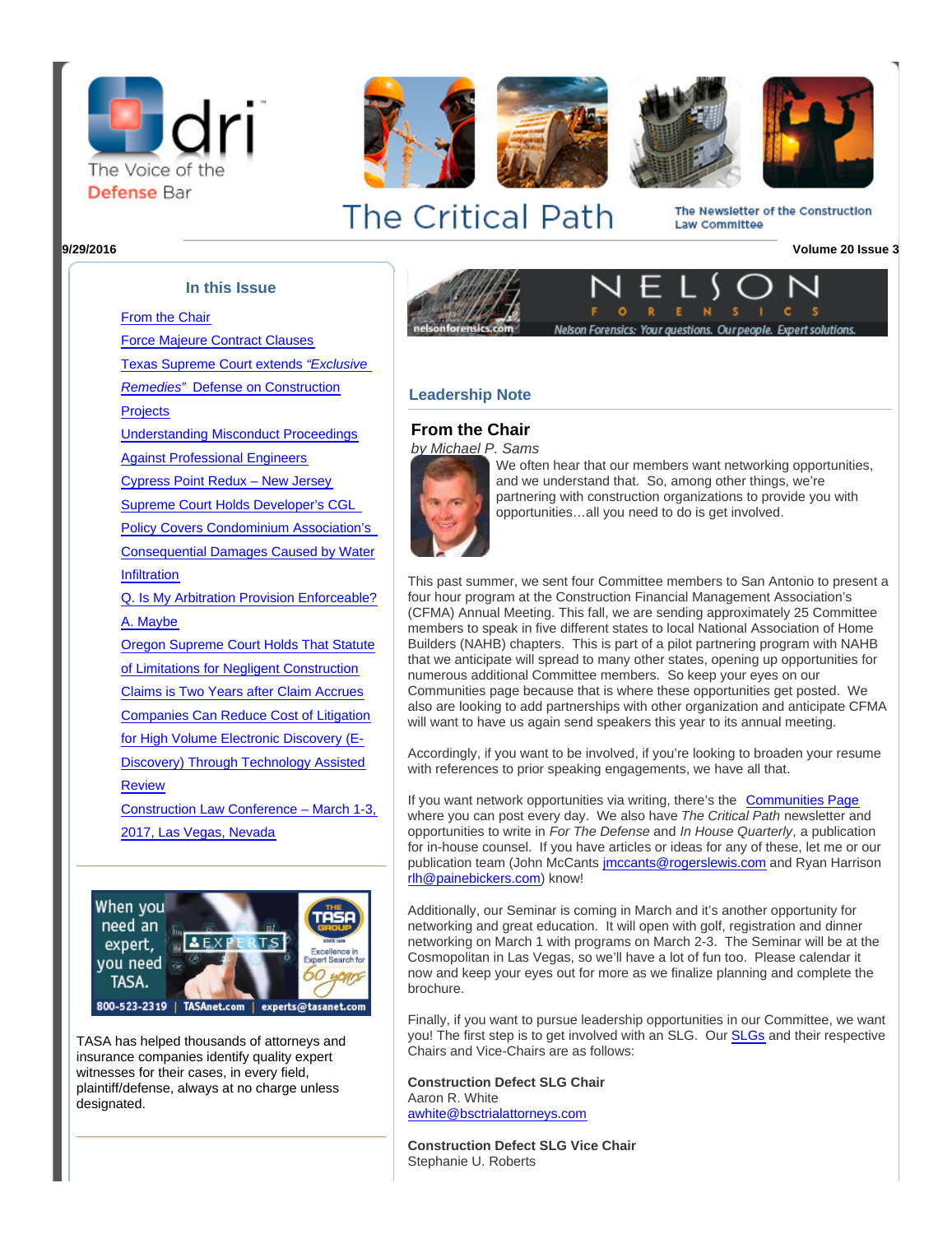## Join a Committee

## **Committee Leadership**



**Committee Chair** Michael P. Sams Kenney and Sams [mpsams@kandslegal.com](mailto:mpsams@kandslegal.com)



**Vice Chair** Diana M. Gerstberger XL Catlin [diana.gerstberger@xlcatlin.com](mailto:diana.gerstberger@xlcatlin.com)



**Newsletter Editor** Ryan L. Harrison Paine Bickers LLP [rlh@painebickers.com](mailto:rlh@painebickers.com)

[Click to view entire Leadership](http://www.dri.org/Committee/Leadership?code=0050)

## **Upcoming Seminar**



# **Asbestos Medicine Seminar**

November 10-11, 2016 New Orleans, LA

## **REGISTER TODAY**



## Looking for that perfect fit?

Introducing DRI's new, interactive, online job board. the DRI Career Center for employers and job seekers.

Go to the **DRI Career** Center now.

#### [sroberts@spilmanlaw.com](mailto:sroberts@spilmanlaw.com)

**Contract and Delay Claims SLG Chair** Neil L. Wilcove [nwilcove@fmglaw.com](mailto:nwilcove@fmglaw.com)

**Contract and Delay Claims SLG Vice Chair** J. Dale Crow dale@crowfriedman.com

Design Professionals SLG Chair John P. Cahill, Jr. [john.cahill@leclairryan.com](mailto:john.cahill@leclairryan.com)

**Design Professionals SLG Vice Chair** Kriton A. Pantelidis [kpantelidis@harrisbeach.com](mailto:kpantelidis@harrisbeach.com)

**Insurance Coverage SLG Chair** Diana Lee Winfrey [dwinfrey@tresslerllp.com](mailto:dwinfrey@tresslerllp.com)

**Insurance Coverage SLG Vice Chair** Katherine A. Jones [kjones@christensenlaw.com](mailto:kjones@christensenlaw.com)

**Worksite Injury SLG Chair** John S. Kenefick [jkenefick@macdonalddevin.com](mailto:jkenefick@macdonalddevin.com)

**Worksite Injury SLG Vice Chair** Andrew R. Ferguson [aferguson@coughlinbetke.com](mailto:aferguson@coughlinbetke.com)

Seize the opportunities! We look forward to hearing from you.

## **Featured Article**

## **Force Majeure Contract Clauses**

by Andrew L. Smith



After the devastation and chaos caused by Hurricane Katrina members of the construction industry have learned the hard way that unanticipated events and natural disasters can have enormous impacts on the price of materials and the cost of labor. Such factors can significantly impact the bottom line of any construction project agreement. One way to plan against these risks is to use a force majeure clause in the construction contract.

A force majeure clause in a contract defines the scope of unforeseeable events that might excuse nonperformance by a party. The term force majeure used in drafting project documents comes originally from the Code Napoléon of France and means "superior force." Force majeure clauses are included in commercial contracts to provide flexibility in a volatile economy.

The following is a common example of such a clause:

A party shall not be liable for any failure of or delay in the performance of this Agreement for the period that such failure or delay is due to causes beyond its reasonable control, including but not limited to, acts of God, war, strikes or labor disputes, embargoes, government orders or any other force majeure event.

The exact terms and scope of a force majeure clause are left to the negotiation skills of the parties to the contract. The clause can state that the contract is temporarily suspended, or that it is terminated if the event of force majeure continues for a prescribed period of time. A general list of force majeure events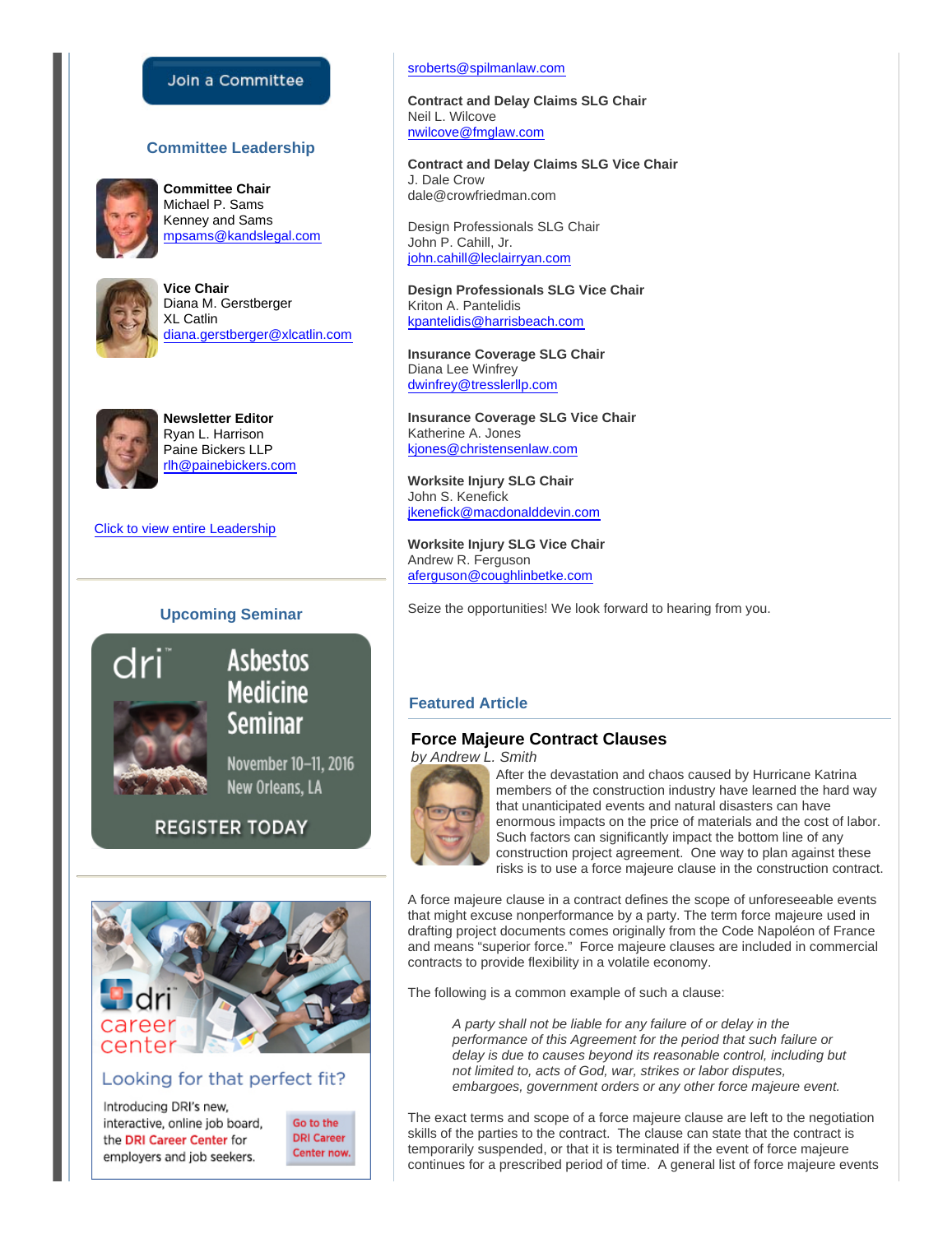





[Duty to Defend Compendium](http://www.dri.org/Store/Product?productCode=2016-01D)



[PDF Version](http://portal.criticalimpact.com/newsletter/newslettershow5.cfm?id=3700&pdf=1)

might include war, terrorism, riots, fire, flood, hurricane, typhoon, earthquake, lightning, explosion, strikes, lockouts, slowdowns, prolonged shortage of energy supplies, and acts of state or governmental action prohibiting or impeding any party from performing its respective obligations under the contract. Courts tend to interpret force majeure clauses narrowly. Indeed, only the events listed and events similar to those listed will be covered.

Importantly, in the absence of a force majeure clause, parties to a contract are left to the mercy of the narrow common law contract doctrines of impracticability, impossibility, and frustration of purpose, which rarely excuse nonperformance. Therefore, it is imperative to draft a clause tailored to the subject matter of the contract between the parties.

When drafting a well-written force majeure clause, the following factors should be considered in analyzing the facts specific to each project and each contract:

- What is the definition of force majeure events?
- What happens when a triggering event occurs?
- What notice is required to communicate a force majeure event?
- Who can suspend performance and when?
- How does a force majeure event impact the contractual obligations of the parties?
- What happens if the force majeure event continues for more than a specified period of time?

#### **Common Law Requirements**

To use a force majeure clause as an excuse for nonperformance, the nonperforming party bears the burden of proving that the event was beyond the party's control and without its fault or negligence. Stand Energy Corp. v. Cinergy Servs., 144 Ohio App. 3d 410, 760 N.E.2d 453 (2001). Mistaken assumptions about future events or worsening economic conditions, however, do not qualify as a force majeure. "When a party assumes the risk of certain contingencies in entering a contract, \* \* \* such contingencies cannot later constitute a 'force majeure." Dunaj v. Glassmeyer, 61 Ohio Misc. 2d 493, 497, 580 N.E.2d 98 (1990).

A party cannot be excused from performance merely because performance may prove difficult, burdensome, or economically disadvantageous. Stand Energy Corp. v. Cinergy Services, Inc., 144 Ohio App.3d 410, 760 N.E.2d 453 (2001), citing State ex rel. Jewett v. Sayre, 91 Ohio St. 85, 109 N.E. 636 (1914). The inability to purchase a commodity at an advantageous price is not a contingency beyond a party's control. Id. If it were, fixed-price contracts, where the parties allocate the risk of price rises in a fluctuating market, would serve no purpose. Id.

The Ohio Supreme Court in Piqua v. Morris, 98 Ohio St. 42, 120 N.E. 300 (1918), explained:

The term 'Act of God' in its legal significance, means any irresistible disaster, the result of natural causes, such as earthquakes, violent storms, lightning and unprecedented floods. It is such a disaster arising from such causes, and which could not have been reasonably anticipated, guarded against or resisted. It must be due directly and exclusively to such a natural cause without human intervention. It must proceed from the violence of nature or the force of the elements alone, and with which the agency of man had nothing to do.

For example, in Stand Energy Corp., the plaintiff refused to perform under the contract, which would have required it to "purchase power at high market prices and provide it to Cinergy at a low contract price," because of "unseasonably hot temperatures \* \* \*, record demand for power and unprecedented high hourly prices for electric power." At trial, Stand Energy's president testified that she had relied upon force majeure to preserve the economic vitality of the company, and to save the jobs of fifty employees. The court held "[t]he inability to purchase a commodity at an advantageous price is not a contingency beyond a party's control," and may not subsequently constitute a force majeure. In Stand, there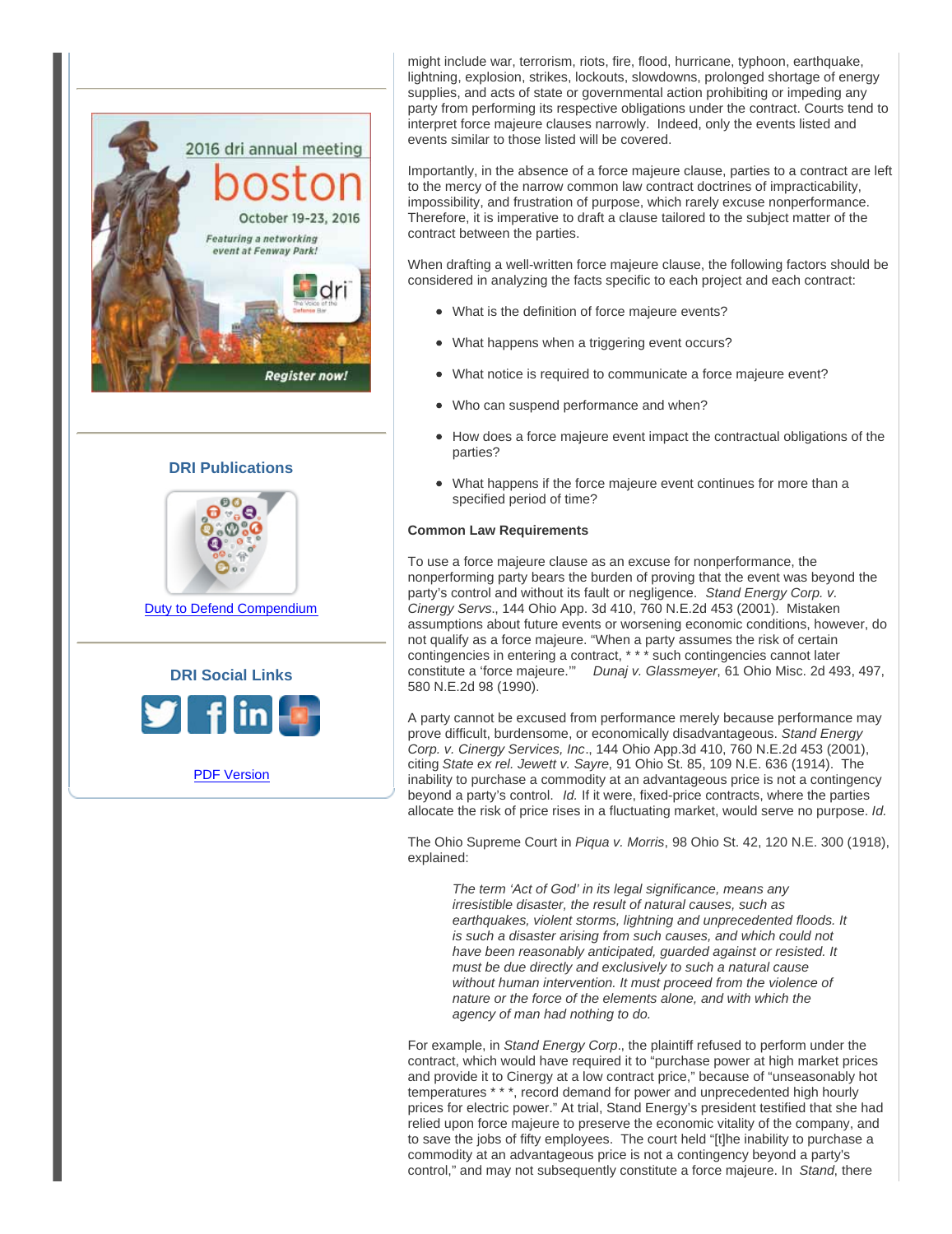was no evidence of a refusal to work by employees or independent contractors.

In Milton Taylor Constr. Co. v. Ohio Dept. of Trans., 61 Ohio App. 3d 222, 572 N.E.2d 712 (1988), the Franklin County Court of Appeals held that two inches of rainfall in 24 hours did not constitute a force majeure event. The contractor was building a culvert under a roadway. After completion of the project, the contractor sought reimbursement from ODOT under the contract documents for the additional expenses associated with repairing work caused by the rain. The court held the heavy rainfall did not constitute an act of God based on the testimony establishing that rainfall of that severity could occur every year. Further, the court indicated that the rainfall could reasonably have been expected and was not an unforeseeable event.

Likewise, in Fiber Crete Construction Corp. v. L.W.L., 3rd Dist. No. 2-86-24, 1987 Ohio App. Lexis 9290, the court considered contractor's claim that damage to a construction project was caused by severe weather and not misuse of equipment. In denying the contractor's claim, the court held:

An Act of God, or vis major, is an irresistible disaster, the result of natural causes, such as earthquakes, violent storms, lightning or unprecedented floods, which could not have been anticipated. The evidence here is of a light snow and a freeze at night on December 30th. This change in weather conditions is not unusual in Auglaize or adjoining counties in the closing days of December. The variation in the weather was ordinary and normal, not extraordinary in nature. Such a change in the weather is common knowledge and one to be anticipated in the community.

#### $Id.$  at  $*6.$

In addition, the court noted to constitute an unexpected vis major it is essential that the event be the sole cause of the damage without human intervention. The human intervention in Fiber Crete was the exposure of the equipment to the snow without a cover and the contractor's failure to watch or check its operation overnight. Indeed, "failure to do so is not excused by normal changes in the weather such as may be anticipated in the heart of the winter season." Id.

#### **Points to Remember**

A force majeure clause in a contract defines the scope of unforeseeable events that can excuse nonperformance by a party. In the absence of a force majeure clause, parties to a contract are left to the mercy of the narrow common law contract doctrines. Thus it is imperative to draft a clause tailored to the subject matter of the contract between the parties.

In sum, reliance upon a force majeure clause requires one or more of the following conditions be fulfilled:

- 1. The specified event is beyond the control of the claiming parties;
- 2. The event prevents or delays, in whole or in part, the performance of the contract;
- 3. The event makes performance of the contract imprudent, substantially more difficult, or substantially more expensive;
- 4. The event was not due to the fault or negligence of the claiming party; and
- 5. The claiming party has exercised reasonable diligence to overcome or remove the specified force majeure event (i.e. mitigation of damages).

**Andrew L. Smith** is an associate in the Cincinnati, Ohio office of Smith, Rolfes & Skavdahl Company, LPA who concentrates his practice in the areas of construction law, insurance defense, and bad faith litigation defense. He is the creator of the AGC of Ohio construction law blog, Between the Law and a Hard Hart, and the co-host of [BearcatsSportsRadio.com](http://BearcatsSportsRadio.com).

## **Articles of Note**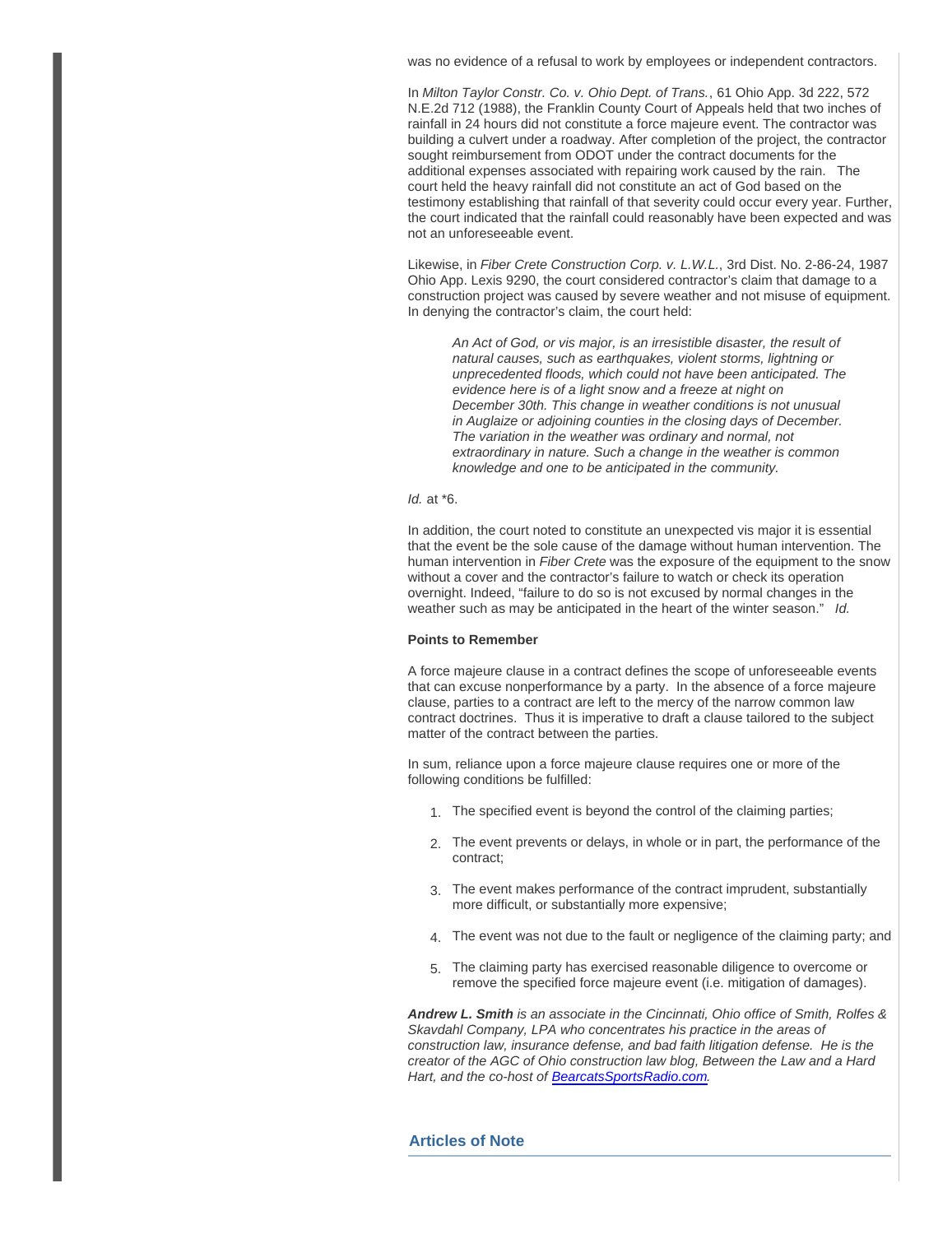## **Texas Supreme Court extends "Exclusive Remedies" Defense on Construction Projects**

by David V. Wilson II



The Texas Supreme Court addressed the applicability of the workers' compensation exclusive remedies provision in the case of "owner-controlled insurance programs" ("OCIP") or "contractor controlled insurance programs ("CCIP") in its recent opinion styled **TIC Energy & Chem., Inc. v. Martin, No. 15-0143 (June 3, 2016)**. In the case below, **TIC Energy and Chemical, Inc. v. Kevin Bradford Martin, 2015 WL 127777 (Tex. App.-**

**Corpus Christi 2015, pet. granted),** the plaintiff Martin was an employee of Union Carbide Corporation, and suffered injuries while attempting to service heavy equipment at Union Carbide's Seadrift facility. Unfortunately, the injuries necessitated the amputation of Martin's leg. Martin made a claim for, and received benefits, under Union Carbide's workers' compensation insurance policy, which was an OCIP. Subsequently, he sued TIC, a subcontractor for the Seadrift facility enrolled in the OCIP for negligence and damages related to his injuries. TIC filed a traditional motion for summary judgment asserting the "exclusive remedies" defense of the Texas Workers' Compensation Act. See Texas Labor Code Ann. §408.001. While the trial court denied the motion, the trial court did grant TIC permission to appeal the ruling on an interlocutory basis.

On appeal, the Corpus Christi Court of Appeals focused on the text of §406.123 of the Texas Labor Code, which allows a general contractor and subcontractor to agree to a comprehensive insurance program whereby both entities' employees are covered by the same workers' compensation insurance policy. Under those circumstances, the general contractor becomes the employer of the subcontractor and the subcontractor's employees only for purposes of the workers' compensation laws of Texas.

By contrast, §406.122 of the Texas Labor Code provides that a subcontractor and the subcontractor's employees are not employees of the general contractor for purposes of the workers' compensation act if the subcontractor is operating as an independent contractor. The plaintiff/appellee argued on appeal that it could not be the employee of TIC, because §406.122 provides that the employees of independent contractors are not employees of the general contractor. By contrast, TIC argued that §406.123 of the Labor Code specifically contemplates a comprehensive insurance program which provides "deemed employee" status to co-insureds under the comprehensive insurance program. The Corpus Christi Court of Appeals determined that the two sections "irreconcilably conflict." Procedurally, the Court noted that TIC did not present the alleged irreconcilable conflict to the trial court in its motion for summary judgment. Likewise, it noted that TIC's motion did not mention §406.122 at all. Therefore, the Court of Appeals refused to resolve the conflict between the statutes, because it determined that issue was not before the trial court. The Court held that TIC did not meet its summary judgment burden and affirmed the denial of the motion for summary judgment.

The Texas Supreme Court granted Petition for Review, and case was argued before that Court in February, 2016. In that same month, the 9<sup>th</sup> Court of Appeals ruled on a similar issue in **Therold Palmer v. Newtron, No. 09-15-00248-CV (Tex. App. – Beaumont) (February 18, 2016)**. In other words, the appellate court in Beaumont refused to await a ruling in the **TIC** case. Plaintiff Palmer was employed by Motiva, and was injured in the course and scope of his employment on September 26, 2013. The injury allegedly occurred when a Newtron employee stepped on him while descending on scaffolding. Palmer filed a traditional negligence suit for his personal injuries against Newtron. Newtron filed a traditional motion for summary judgment asserting that Newtron and Motiva entered into a procurement agreement for services under which Motiva provided workers' compensation insurance and employers' liability insurance through a rolling contractor insurance program ("RCIP") which covered Newtron and its employees working in the Motiva plant in Port Arthur, Texas. That same policy provided insurance for all of Motiva's employees, including the plaintiff. Newtron subsequently argued that this RCIP's workers' compensation coverage was the exclusive remedy for Palmer's claims for personal injury.

In its response to the motion for summary judgment, Palmer claimed Newtron was not his employer, and therefore it could not establish it was entitled to the exclusive remedy defense of the Texas Workers' Compensation Act. In fact, Palmer cited the **TIC Energy** opinion of the Corpus Christi Court of Appeals. Consistent with that opinion, Palmer argued that Texas Labor Code § 406.122(a),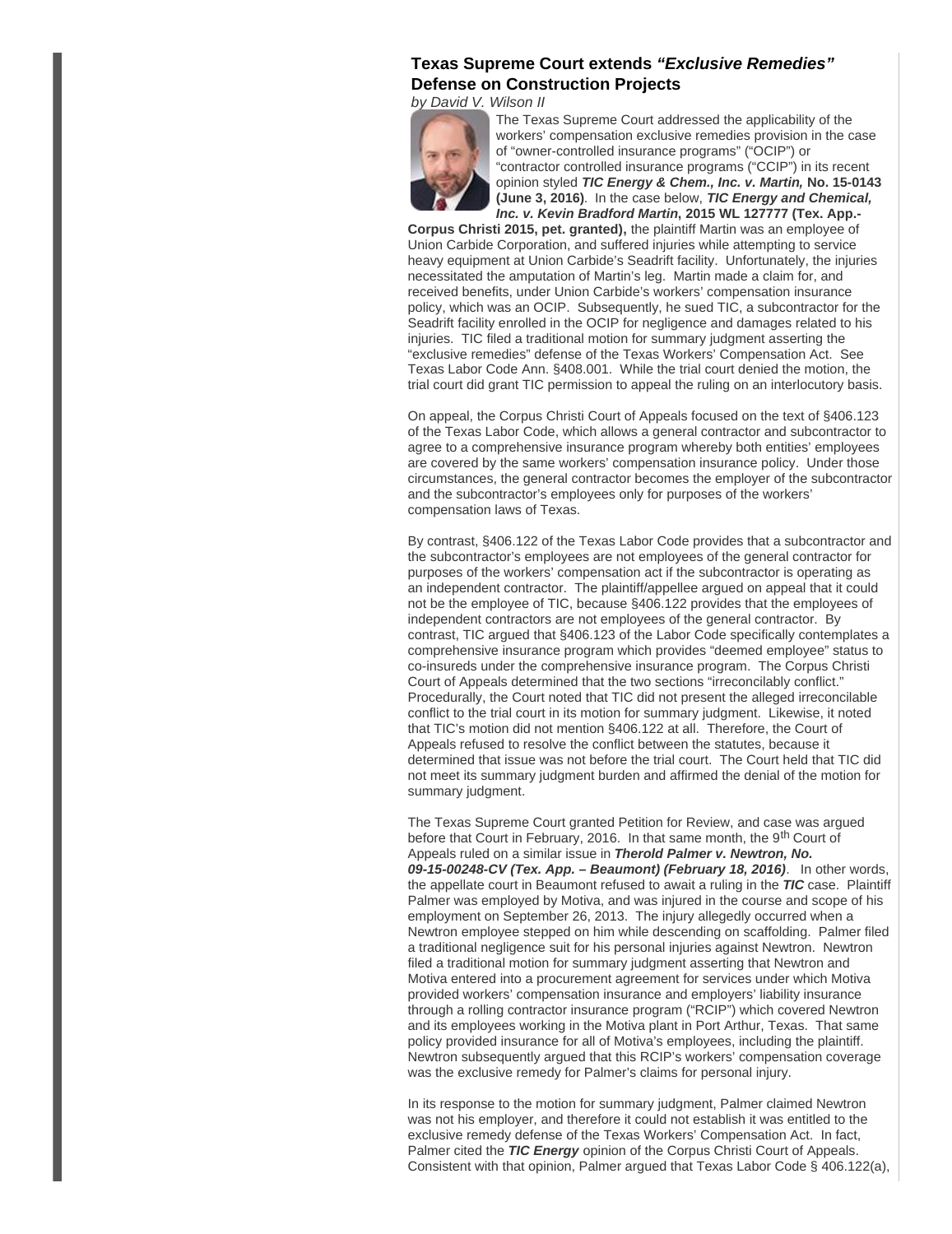(b) and §406.123(a), (e) of the Texas Labor Code irreconcilably conflict. The trial court, in granting summary judgment to Newtron, rejected Palmer's argument.

On appeal, the Beaumont Court of Appeals affirmed. In construing the Texas Labor Code's provisions with respect to workers' compensation, the Beaumont court interpreted §406.122 of the Labor Code, which indicates that independent contractors and their employees are not employees of a general contractor, by construing this section in harmony with §406.123. Specifically, the Court of Appeals ruled that §406.123 permits general contractors and subcontractors to enter into written agreements, pursuant to which the general contractor agrees to provide workers' compensation insurance contractor to the subcontractor and the subcontractor's employees. When this takes place, the general contractor becomes the employer of the subcontractor and the subcontractor's employees. See Texas Labor Code Ann. §406.123(e).

Applying the principles of statutory construction where provisions are to be interpreted in harmony, the Court concluded that §406.122(b) addresses the relationship between a general contractor and subcontractor generally, while §406.123 contemplates a specific circumstance where the general contractor and subcontractor agree to a comprehensive workers' compensation insurance program.

Accordingly, Newtron was entitled to the benefit of the exclusive remedy provision of the Texas Workers' Compensation Act and the summary judgment was affirmed. It may be taken as a sign that the 9<sup>th</sup> Court strongly disagreed with the Corpus Christi Court by authoring an opinion that created a direct conflict, while the issue was already pending before the Texas Supreme Court. Indeed, the Beaumont Court specifically noted that TIC Energy's petition for review had been granted by the Texas Supreme Court on December 18, 2015.

However, on June 3, 2016, any conflicts between the **Palmer** opinion of the Beaumont Court of Appeals and the **TIC Energy** opinion of the Corpus Christi Court of Appeals were resolved by the Texas Supreme Court. In reversing the Corpus Christi Court, the Texas Supreme Court found no irreconcilable conflict in the Texas Labor Code. The Supreme Court noted that TIC produced evidence of a written agreement that extended workers' compensation insurance coverage under the OCIP to TIC and its employees. TIC alleged that 406.123(a) of the Labor Code provides a permissive exception to 406.122 of the Labor Code, and results in "comprehensive coverage of workers at a single site in pursuit of a common objective, and therefore extends the Workers' Compensation Act's benefits and protections both vertically and horizontally among multiple tiers of contractors that may be working side-by-side at a job site." The Texas Supreme Court analyzed the applicability of Sections 406.122 and 406.123 of the Labor Code, and stated that "406.123 in turn provides for an election by which a general contractor may become a statutory employer by agreeing, in writing, to provide workers' compensation insurance to the subcontractor." The Texas Supreme Court ultimately agreed with TIC and held that "TIC is entitled to rely on the Workers' Compensation Act's exclusive-remedy defense as Martin's coemployee," and reversed and rendered in favor of TIC on its affirmative defense under section 408.001 of the Workers' Compensation Act.

Practitioners should now investigate, after there is a job-site accident involving workers on a construction project, whether an OCIP or CCIP is in place providing worker's compensation insurance. If so, it is unlikely that a common law personal injury action can result against the project's contractors. The intended effect of such insurance policies, that all enrolled contractors receive the same insurance coverage, now has the added benefit of extending the "exclusive remedies" defense to all enrolled contractors.

**David V. Wilson II** is a shareholder in the Houston office of LeClairRyan. He practices business and construction litigation in Texas and Nevada. David can be reached at [David.Wilson@leclairryan.com](mailto:David.Wilson@leclairryan.com).

## **Understanding Misconduct Proceedings Against Professional Engineers**

by Kriton A. Pantelidis

Engineers, as licensed professionals pursuant to the New York State Education Law (hereinafter "Educ. Law"), must comply with a rigorous code of professional ethics. These rules and the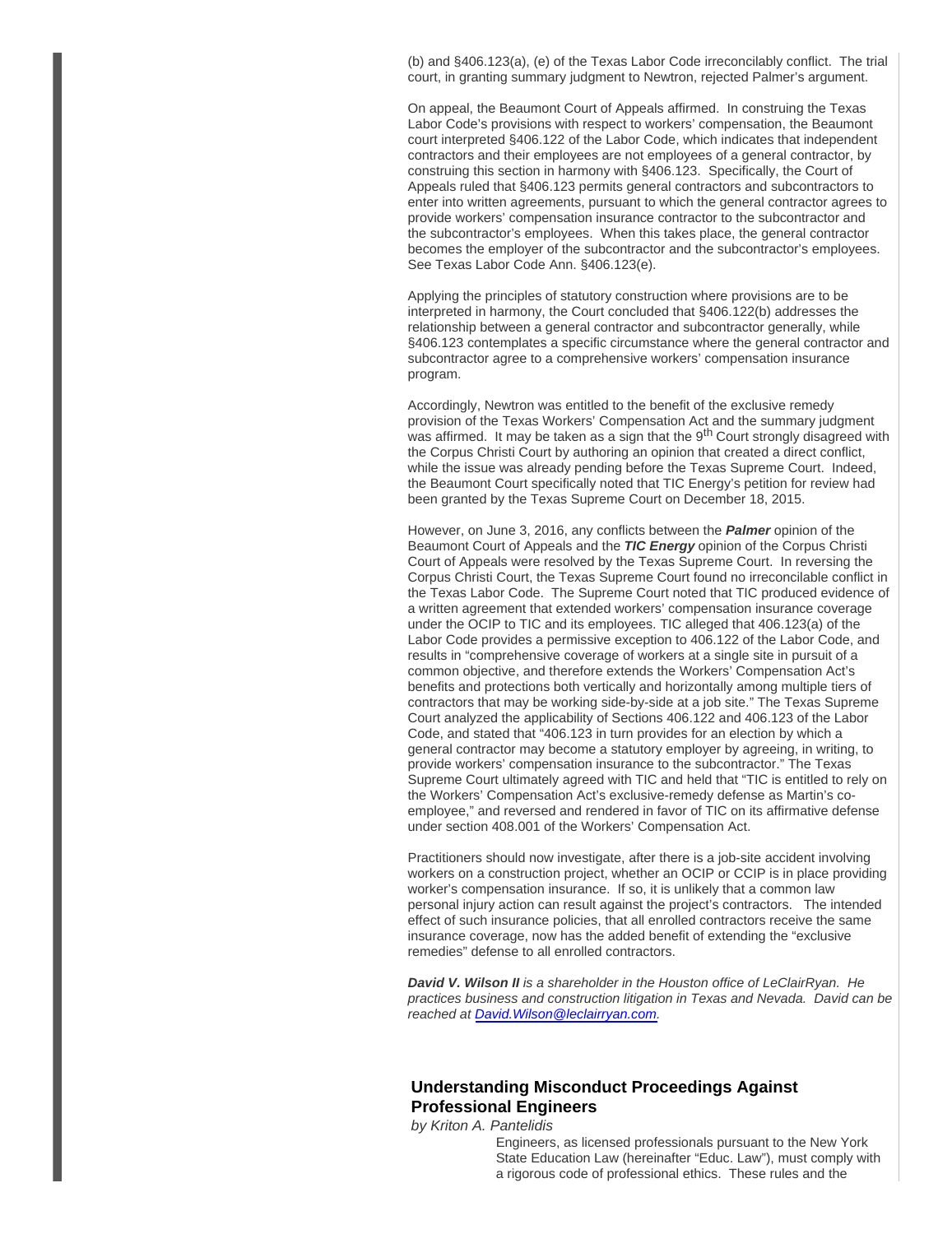

definition of professional misconduct are set forth in the Educ. Law and by the rules promulgated by the New York State Board of Regents (hereinafter "Board of Regents"). (N.Y. Educ. Law § 6509 and 8 NYCRR §§ 29.1 and 29.3).

While the vast majority of engineers take their responsibilities extremely seriously, and many complaints brought are simply frivolous, all engineers should understand the process involved in responding to an investigation by the New York State Education Department (hereinafter "Educ. Dep't.").

Complaints made to the Educ. Dep't. are investigated by a professional conduct officer. In the instance the complaint involves a question of professional expertise, the officer may, but is not required to, consult with a panel of three members of the State Board for Engineering, Land Surveying and Geology (hereinafter the "Board of Engineering"), which was created to assist with "matters of professional licensing, practice, and conduct." (N.Y. Educ. Law § 6508). The investigation may be as simple as requesting certain documents or may involve a more in-depth process involving all the project documents and inperson meetings.

After his review, the professional conduct officer has two options: 1) He may terminate the proceeding because substantial evidence is lacking or 2) he may determine – after consulting with a professional member of the Board of Engineering – that substantial evidence exists in support of the complaint. (N.Y. Educ. Law § 6510(1)(b)). If the matter moves forward, it will involve either expedited procedures or adversary proceedings. (N.Y. Educ. Law § 6510(3) and 8 NYCRR §17.3). Both processes are discussed below.

#### **Expedited Procedures**

Minor or technical violations may be resolved by what are known as expedited procedures. (N.Y. Educ. Law § 6510(2)(a)). Some examples that qualify for expedited procedures include: "isolated instances of violations concerning professional advertising or record keeping, and other isolated violations which do not directly affect or impair the public health, welfare or safety."

The professional conduct officer, with the advice of a member of the Board of Engineering, has the discretion to determine whether a violation is minor or technical. If it is determined that a violation exists, but is minor, the professional conduct officer (after consulting with a member of the Board of Engineering) may issue an administrative warning or prepare and serve formal charges. If the latter option is chosen, a violations panel will schedule a meeting with the engineer. Thereafter, the panel may issue a censure and reprimand and/or may impose a fine **not to exceed five hundred dollars** for **each** instance of minor or technical misconduct.

#### **Adversary Proceedings**

In the instance a complaint is not terminated for lack of substantial evidence or resolved by way expedited procedures, disciplinary proceedings will continue and the engineer will be subject to adversary proceedings. (N.Y. Educ. Law § 6510(3)).

#### **The Hearing**

The initial step once adversary proceedings are initiated is a hearing, similar to a trial, before a panel of at least three individuals, two of which must be members of the Board of Engineering. At the hearing, the design professional (or his counsel) can (among other things): produce witnesses and evidence in his defense; crossexamine adverse witnesses; and examine adverse evidence. (N.Y. Educ. Law § 6510(3)(a)). Importantly, the hearing panel is not bound by the rules of evidence and a guilty verdict requires only a preponderance (i.e., 51%) of the evidence. (N.Y. Educ. Law § 6510(3)(c)).

After the completion of the hearing, the panel issues a written report with findings of fact, a ruling on each charge (a guilty verdict requires at least two votes), and a recommended penalty in the instance of a guilty verdict. (N.Y. Educ. Law § 6510(3)(d)).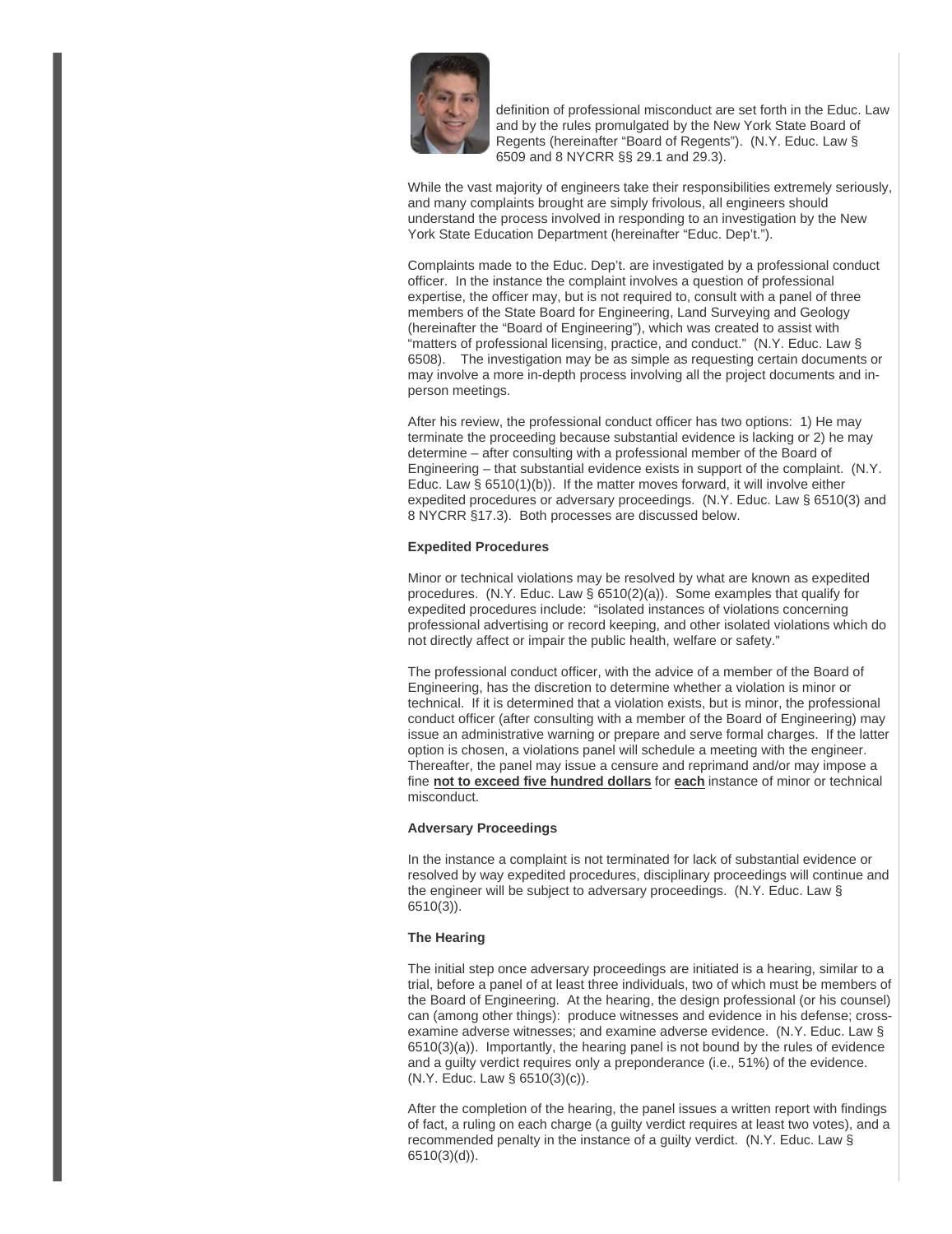#### **Review of the Regents Committee**

The report of the hearing is reviewed by a three person "Regents Review Committee" appointed by the Board of Regents. (N.Y. Educ. Law § 6510(4)(a)). This committee acts similar to an intermediate appellate court and will schedule a meeting to discuss the findings of the hearing. Thereafter, the Review Committee will prepare their own report and forward it to the Board of Regents. (N.Y. Educ. Law  $\S$  6510(4)(b)).

#### **Decision of the Board of Regents**

Once the Board of Regents receives the report of the Regents Review Committee, it evaluates all the prior evidence, proceedings, and rulings and issues a final order.  $(N.Y.$  Educ. Law § 6510(4)(c)).

The penalties which can be imposed include but are not limited to: censure and reprimand; suspension, revocation, or annulment of the engineer's license; and **a fine not to exceed ten thousand dollars per guilty charge**. (N.Y. Educ. Law § 6511).

#### **Conclusion**

While many complaints are meritless, the disciplinary process detailed above can be involved and serious. If a complaint is filed with the Educ. Dep't., all engineers should engage legal counsel in order to understand the full scope of the ramifications and to chart out an appropriate course in responding to the Educ. Dep't. Ideally, counsel should be retained prior to any substantive communications with the Educ. Dep't.

## **Cypress Point Redux – New Jersey Supreme Court Holds Developer's CGL Policy Covers Condominium Association's Consequential Damages Caused by Water Infiltration**

by Mark D. Shifton and Milena Shtelmakher



A recent issue of The Critical Path (Volume 20, Issue 1 – April 2016) discussed a recent decision of the New Jersey Appellate Division, holding that consequential damages caused by a subcontractor's deficient work on a construction project constituted "property damage" caused by an "occurrence" under a CGL policy issued to the Developer, and that

damages caused to common elements and unit-owners' property – but not the allegedly defective work itself – would be covered under the general contractor's insurance policy. Cypress Point Condominium Association, Inc. v. Adria Towers, L.L.C., et al., 118 A.3d 1080 (N.J. App. Div. 2015), certif. granted, 124 A.3d 240 (2015). This issue has been one of the more quickly evolving (and more important) issues in construction law, as it is of great importance to contractors, insurers, and policyholders (and construction attorneys representing any of the three). We also noted that the New Jersey Supreme Court had (somewhat not surprisingly) granted the insurers' petitions for certification, and that New Jersey's highest court would soon decide whether the Garden State would follow the ever-increasing number of jurisdictions holding such claims to be covered.

On August 4, 2016, the New Jersey Supreme Court answered the Appellate Division's question in the resounding affirmative, and held that a Condominium Association's claim of consequential damages resulting from water infiltration due to the deficient work of a Developer's subcontractor was indeed covered by the Developer's CGL policy. Cypress Point Condo. Assoc., Inc. v. Adria Towers, L.L.C., \_\_\_ A.3d \_\_\_, 2016 WL 4131662, \*1 (N.J., Aug. 4, 2016). In doing so, the New Jersey Supreme Court joined several other jurisdictions in holding that unexpected damage to property due to faulty workmanship is covered. See, e.g., Greystone Const. v. Nat'l Fire & Marine Ins. Co. , 661 F.3d 1272 (10th Cir. 2011); Sheehan Constr. Co. v. Cont'l Cas. Co. , 935 N.E.2d 160 (Ind. 2010); Architex Ass'n v. Scottsdale Ins. Co. , 27 So.3d 1148 (Miss. 2010); Travelers Indem. Co. v. Moore & Assocs., 216 S.W.3d 302 (Tenn. 2007); Lamar Homes, Inc. v. Mid-Continent Cas. Co., 242 S.W.3d 1 (Tex. 2007).

This case started (as so many interesting, complicated, and far-reaching cases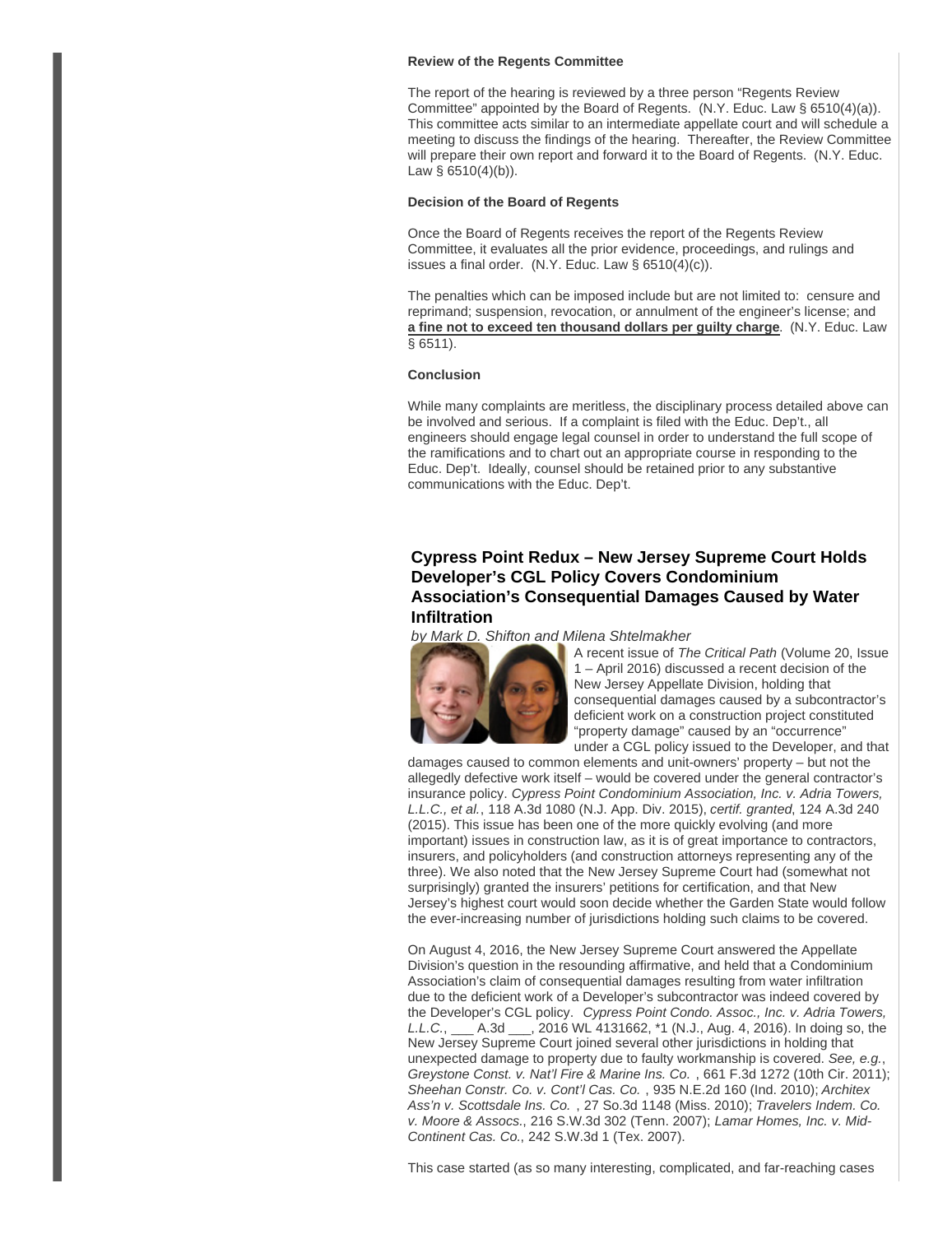do) as a garden-variety construction defect action. After substantial completion of the building (a 53-unit luxury tower in Hoboken, New Jersey), and after control transitioned from the Developer to the Condominium Association, various unit owners began to complain of water infiltration into their units, as well as into common areas of the building. After negotiations with the Developer failed, the Condominium Association filed a construction defect action against the Developer and the several of its subcontractors, alleging that water infiltration through the building envelope had damaged significant portions of the building, such as steel supports, interior and exterior sheathing, and insulation. After the Developer's insurance carriers declined to indemnify the Developer in the litigation (a decision that likely left insufficient insurance coverage by which to make settlement of the matter possible), the Condominium Association's counsel filed direct claims against the Developer's insurers, seeking a declaratory judgment that the Developer's insurers were obligated to indemnify the Developer against the Condominium Association's claims of consequential damages to the building as a result of the Developer's subcontractors' deficient workmanship.

As discussed in the April 2016 article of The Critical Path, the trial court held that the Developer's subcontractors' alleged faulty workmanship did not constitute an "occurrence" that caused "property damage" under the Developer's policies, and granted the Developer's insurers' motions for summary judgment. After the Appellate Division reversed, the Developer's insurers filed petitions for certification to the New Jersey Supreme Court. On August 4, 2016, the New Jersey Supreme Court affirmed the Appellate Division's decision, making New Jersey the most recent state to hold that consequential damages due to a subcontractor's deficient work is a covered claim under a standard CGL policy.

In arguing against coverage for the Condominium Association's claims, the Developer's insurers argued that under well-established New Jersey law (including the nationally-known and often-cited New Jersey Supreme Court decision in Weedo v. Stone-E-Brick, 405 A.2d 788 (N.J. 1979), the Developer's CGL policies were not intended to provide coverage for damage caused by its subcontractors' faulty workmanship. Additionally, the insurers argued that a subcontractor's faulty workmanship was not a "fortuitous" event constituting an "accident," and thus could not constitute an "occurrence" under the Developer's policies. In other words, according to the insurers, damage to a construction project caused by deficient construction is "one of the normal, frequent, and predictable consequences of the construction business," and was not the type of covered damages contemplated by the parties to a CGL policy. The Condominium Association, on the other hand, argued that its consequential damages should be covered by the Developer's CGL policy, as holding such claims covered would both be line with judicial precedent (especially with developing precedent in other jurisdictions), as well as the plain language of the Developer's policies (in light of changing language found in more modern policy forms). As with any insurance coverage dispute, the New Jersey Supreme Court engaged in a three-step analysis: (1) whether the policy provides coverage for the claim (i.e. whether there is both an occurrence and property damage under the meaning of the policy's language); (2) whether any of the policy exclusions operated to exclude the claim from coverage; and (3) whether there were any exceptions to any exclusions from coverage.

The threshold issue to be decided by the New Jersey Supreme Court was whether the Condominium Association's alleged damages (damages to other portions of the building as a result of water infiltration) constituted "property damage," and whether the Developer's subcontractors' allegedly deficient workmanship constituted an "occurrence" under the meaning of the Developer's insurance policies. The Developer's policies contained the relevant policy language:

> 13. "Occurrence" means an accident, including continuous or repeated exposure to substantially the same general harmful conditions.

. . .

16. "Property damage" means:

- a. Physical injury to tangible property, including all resulting loss of use of that property . . .; or
- b. Loss of use of tangible property that is not physically injured.

In interpreting these policy definitions, the New Jersey Supreme Court held that,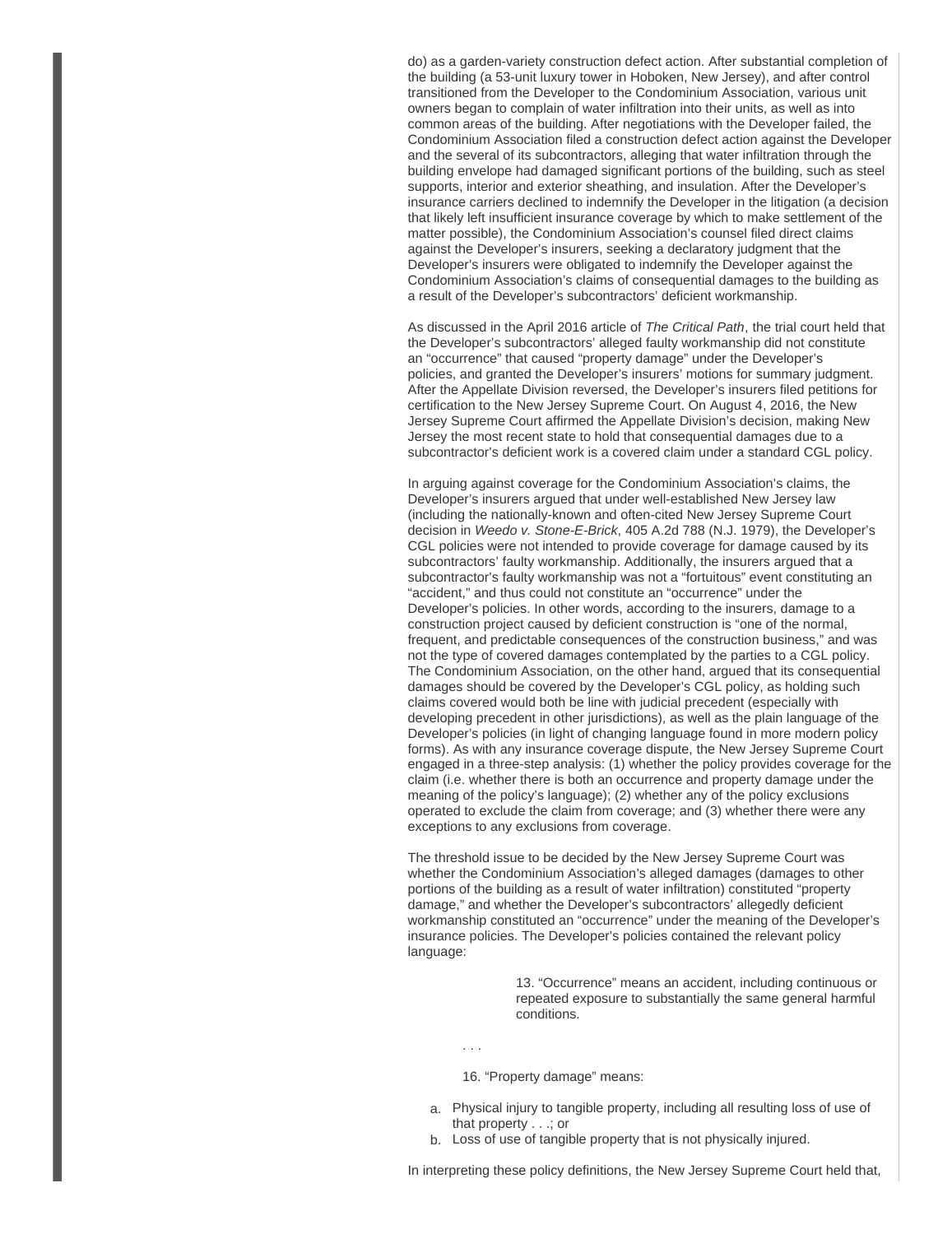under the plain meaning of the Developer's policies, the term "accident" "encompassed unintended and unexpected harm caused by [the Developer's subcontractors'] negligent conduct," thus holding that the water infiltration experienced by the Condominium Association was indeed an "occurrence" under the Developer's policies. Further, because water infiltration that resulted from the Developer's subcontractor's faulty workmanship was unforeseeable, it was indeed "property damage," and thus was covered by the policies.

Having decided the threshold issue of whether the Developer's policies provided coverage for the Condominium Association's claims, the Supreme Court tackled the next step in the analysis, which was to determine whether the policies contained any exclusions that would eliminate coverage. Significantly, the New Jersey Supreme Court's holding on this issue relied on an analysis of the seminal case of Weedo v. Stone-E-Brick, 405 A.2d 788 (N.J. 1979), and an indepth look at some of the very important differences between the ISO's 1973 and 1986 policy forms, specifically with regard to the application of the "your work" exclusion and the "subcontractor's exception." As to these two important provisions, the Developer's policies contained the following language:

2. Exclusions.

This insurance does not apply to:

....

1. Damage to Your Work

"Property damage" to "your work" arising out of it or any part of it …

This exclusion does not apply if the damaged work or the work out of which the damage arises was performed on your behalf by a subcontractor.

The policy defines "Your Work" as:

a. Work or operations performed by you or on your behalf; and

b. Materials, parts or equipment furnished in connection with such work or operations.

As one can tell from a plain reading of the policy language above (and any experienced construction attorney knows by heart), the "your work" exclusion operates to exclude from coverage all damages as a result of the insured's own work. The subcontractor exception, however – much like its name – provides for an exception to the "your work" exclusion in those cases where the alleged damages were caused by a subcontractor of the insured. In Cypress Point, the insurers argued that the seminal New Jersey case of Weedo controlled, and mandated the holding that the Condominium Association's claims were not covered (in Weedo, decided in 1979, the New Jersey Supreme Court held that an insurer had no duty to indemnify its insured for faulty workmanship, where the alleged damages were the cost of correcting the faulty workmanship itself). The New Jersey Supreme Court, however, distinguished Weedo, on the grounds that the policy provisions in the two cases were completely different. In so doing, the Court drew a bright-line distinction between policies written before and after the ISO's promulgation of new CGL forms in 1986, which crafted several important changes. The New Jersey Supreme Court noted that the policy in Weedo involved the 1973 form, whereas the Developer's policies in this case involved the 1986 form, and there were several important differences in exclusions contained within pre-1986 CGL policies, most significant of which was the "subcontractor's exception," which was not found in the 1973 ISO form.

The subcontractor's exception provides an exception to the standard "your work" exclusion, and allows for coverage if the defective work was performed by an entity rather than the insured itself. The subcontractor's exception is, as is noted above, often found directly within the "your work" exclusion (and is worth reproducing here for the sake of clarity):

2. Exclusions.

This insurance does not apply to: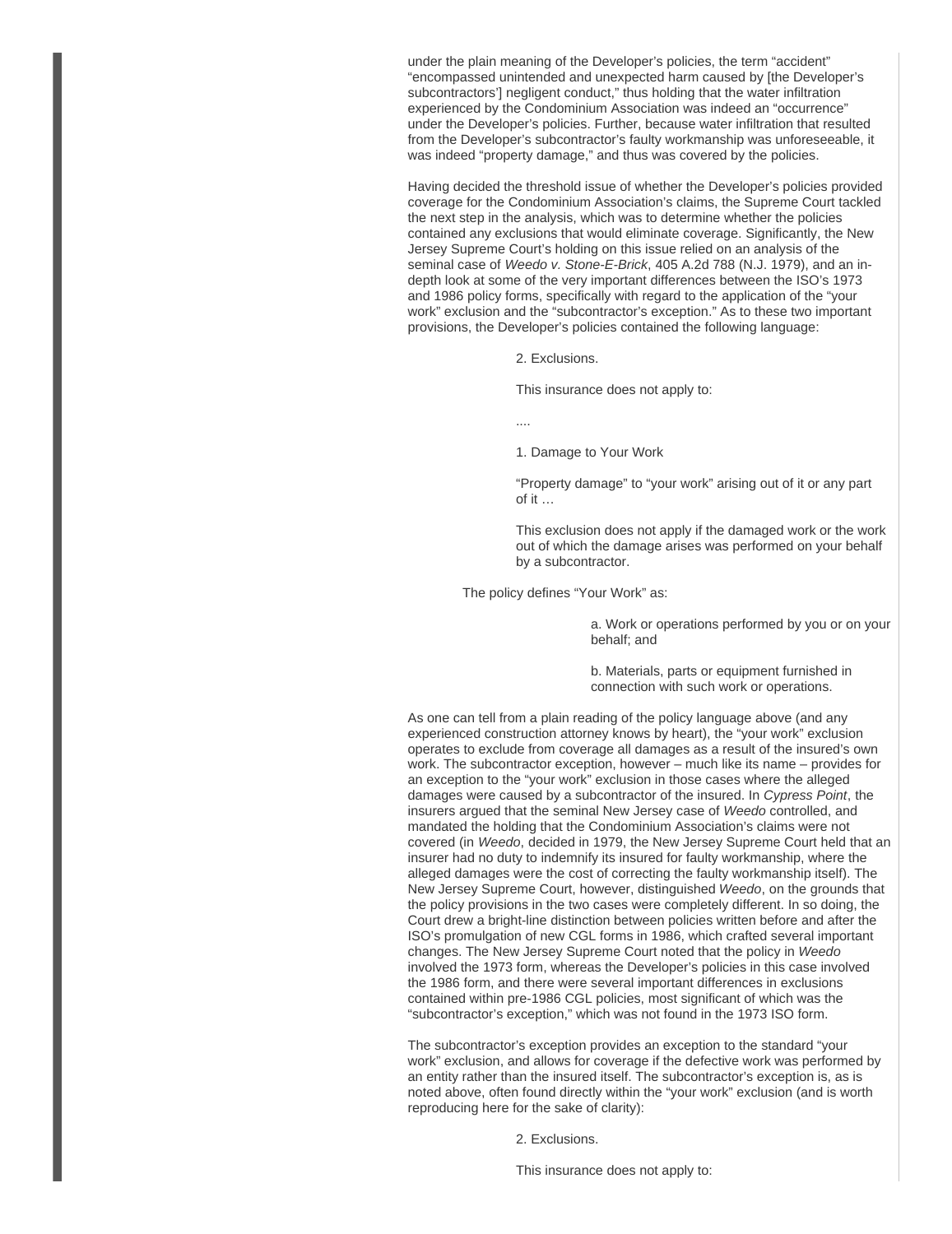1. Damage to Your Work **[the "Your Work" Exclusion]**

"Property damage" to "your work" arising out of it or any part of it. . .

#### **This exclusion does not apply if the damaged work or the work out of which the damage arises was performed on your behalf by a subcontractor.** (emphasis added)

The New Jersey Supreme Court noted that the mere existence of the subcontractor's exception supported the argument that consequential damages caused by a subcontractor's deficient work were covered; if the parties to an insurance contract did intend for these damages to be covered, it would beg the question as to the very existence of the subcontractor's exception in the first place. The Court went on to state:

> Indeed, as courts and commentators have acknowledged, the 1986 ISO standard form CGL policy's inclusion of the "subcontractor exception" "resulted both because of the demands of the policyholder community (which wanted this sort of coverage) an the view of insurers that the CGL [policy] was a more attractive product that could be better sold if it contained this coverage. (citations omitted)

…

....

Moreover, the ISO itself addressed the addition of the subcontractor exception in a July 1986 circular, which "confirm[ed] that the 1986 revisions to the standard CGL policy … specifically 'covere[ed] damage caused by faulty workmanship to other parts of work in progress; and damage to, or caused by, a subcontractor's work after the insured's operations are completed.'" (citations omitted)

Not surprisingly, in Cypress Point, the Developer's policies included the usual "your work" exclusion, but also the subcontractor's exception, which the Supreme Court held essentially operated to vitiate the "your work" exclusion. Ordinarily, the "your work" exclusion would eliminate coverage for any property damage arising from the Developer's own work (or the work performed by any of its subcontractors during construction of the building). The Developer's policies, contained an exception to the "your work" exclusion, however, which declared that "if the damaged work or the work out of which the damage arises performed on [the Developer's] behalf by a subcontractor," the "your work" exclusion would not apply. Accordingly, because the Condominium Association alleged that the water infiltration had been caused by the faulty workmanship of the Developer's subcontractors, which was performed on behalf of the Developer, the "your work" exclusion would not apply to defeat coverage of the Condominium Association's claims under the Developer's policies, as the subcontractor exception would apply.

The issue is now settled – the New Jersey Supreme Court has made it clear that consequential damages resulting from a subcontractor's poor workmanship does indeed constitute "property damage" and an "occurrence," and is covered by a standard CGL policy. Notably, however, the New Jersey Supreme Court declined to address one (possibly) important issue raised by the Appellate Division below, and one which itself might be a harbinger of further coverage litigation – whether the existence of the subcontractor exception itself creates a reasonable expectation among the parties to an insurance contract that consequential damages caused by a subcontractor's faulty workmanship constituted both property damage and an occurrence. In Cypress Point, however, the New Jersey Supreme Court declined to consider the issue, holding that as the Developer's policy unambiguously provided coverage, there was no need to reach the issue.

**Mark D. Shifton** is a Partner in the Princeton, New Jersey and New York City offices of Seiger Gfeller Laurie LLP. He represents owners/developers, contractors, and design professionals in construction disputes, and advises and represents clients on sustainable development and "green" building issues. Mark is currently the Marketing Chair of the Construction Law Section of the DRI. He can be reached at [mshifton@sgllawgroup.com](mailto:mshifton@sgllawgroup.com)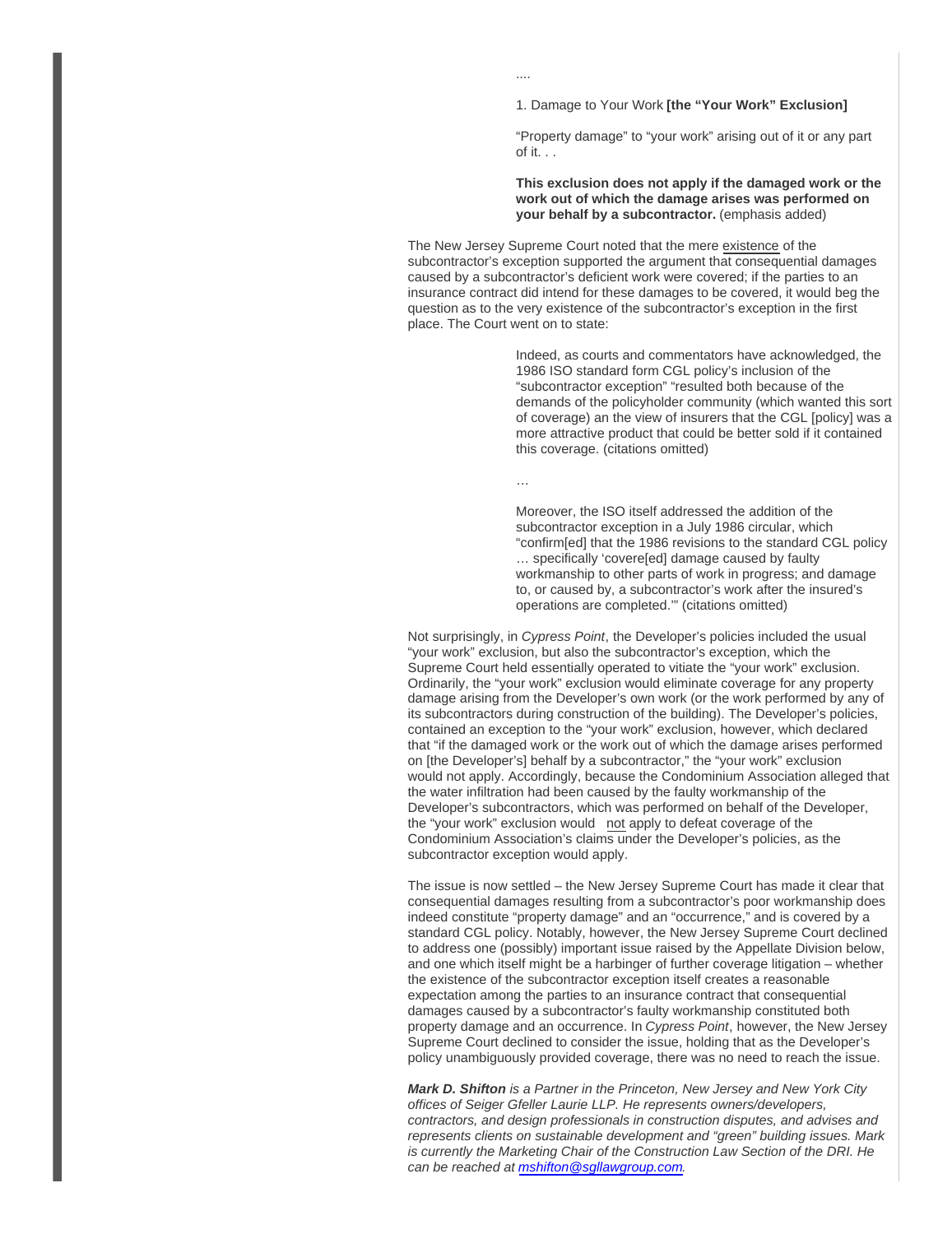**Milena ("Mila") Shtelmakher** is an Associate in the Princeton, New Jersey and New York City offices of Seiger Gfeller Laurie LLP. She represents contractors and design professionals in construction defect cases, as well as other professionals (from home inspectors to healthcare professionals) in professional liability claims. Mila can be reached at mshtelmakher@sqllawgroup.com.

## **Q. Is My Arbitration Provision Enforceable? A. Maybe**



Contractors often insert provisions into their contracts that seemingly would benefit them if a dispute were to arise down the road. However, the question often arises whether such provisions are always enforceable. Unfortunately, the answer is usually a resounding "maybe." Recently, on July 6, 2016, the South Carolina Supreme Court issued an opinion that exhibits why it's difficult to give a definitive answer to the question of whether an

arbitration provision is always enforceable in South Carolina.

In Smith v. D.R. Horton, Inc., Op. No. 27645, the Smiths entered into a home purchase agreement with D.R. Horton for the design and construction of a new home in Summerville, South Carolina. Paragraph 14 of the agreement contained an arbitration provision, a warranty disclaimer, and a prohibition against monetary damages.

In 2010, after the Smiths experienced a number of problems with their home that resulted in severe water damage to the property, they filed a construction defect case against D.R. Horton and its subcontractors. In response, D.R. Horton filed a motion to compel arbitration. The Smiths opposed the motion, arguing that the arbitration agreement was unconscionable and therefore unenforceable. The circuit court denied D.R. Horton's motion to compel arbitration, finding that the arbitration agreement was unconscionable. D.R. Horton appealed, and the South Carolina Court of Appeals affirmed the circuit court's order. As a result, the case made its way to the South Carolina Supreme Court with the issue of whether the arbitration agreement is unconscionable.

In South Carolina, unconscionability is defined as the absence of meaningful choice on the part of one party due to one-sided contract provisions, together with terms that are so oppressive that no reasonable person would make them and no fair and honest person would accept them. Simpson v. MSA of Myrtle Beach, Inc., 373 S.C. 14, 24–25, 644 S.E.2d 663, 668 (2007). The Smith court noted that in determining whether a party lacked a meaningful choice to arbitrate, courts should consider the relative disparity in the parties' bargaining power, the parties' relative sophistication, whether the parties were represented by independent counsel, and whether the plaintiff is a substantial business concern.

In Smith, the South Carolina Supreme Court ultimately found that the Smiths lacked a meaningful choice in their ability to negotiate the arbitration clause in the agreement. In reaching this conclusion, the court noted that the Smiths didn't enjoy a stronger bargaining position against D.R. Horton, they were not represented by independent counsel, and they were not a substantial business concern of D.R. Horton. The court also looked at the agreement and noted that D.R. Horton's attempts to disclaim implied warranty claims and prohibit any monetary damages were clearly one-sided and oppressive. On this issue the court stated that "[u]nder the terms of paragraph 14, the only remedy provided for a defect in the home is repair or replacement—options left entirely in the discretion of D.R. Horton . . . . [t]his is no remedy at all because it leaves the relief to the whim of D.R. Horton while simultaneously allowing no monetary recuperation when, as here, the repairs are simply inadequate."

As a result of the above, the South Carolina Supreme Court held that the arbitration provision was unconscionable and, thus, unenforceable. However, it was a close 3-2 decision. Justice Kittredge dissented and wrote that, in his opinion, state law does not provide a valid basis to avoid enforcing this particular agreement to arbitrate, and the court of appeals erred in upholding the circuit court's refusal to compel arbitration.

As you can see, there is no disputing that the question of whether an arbitration provision is enforceable is a tough one to answer. Though the South Carolina Supreme Court held the arbitration provision in the Smith case was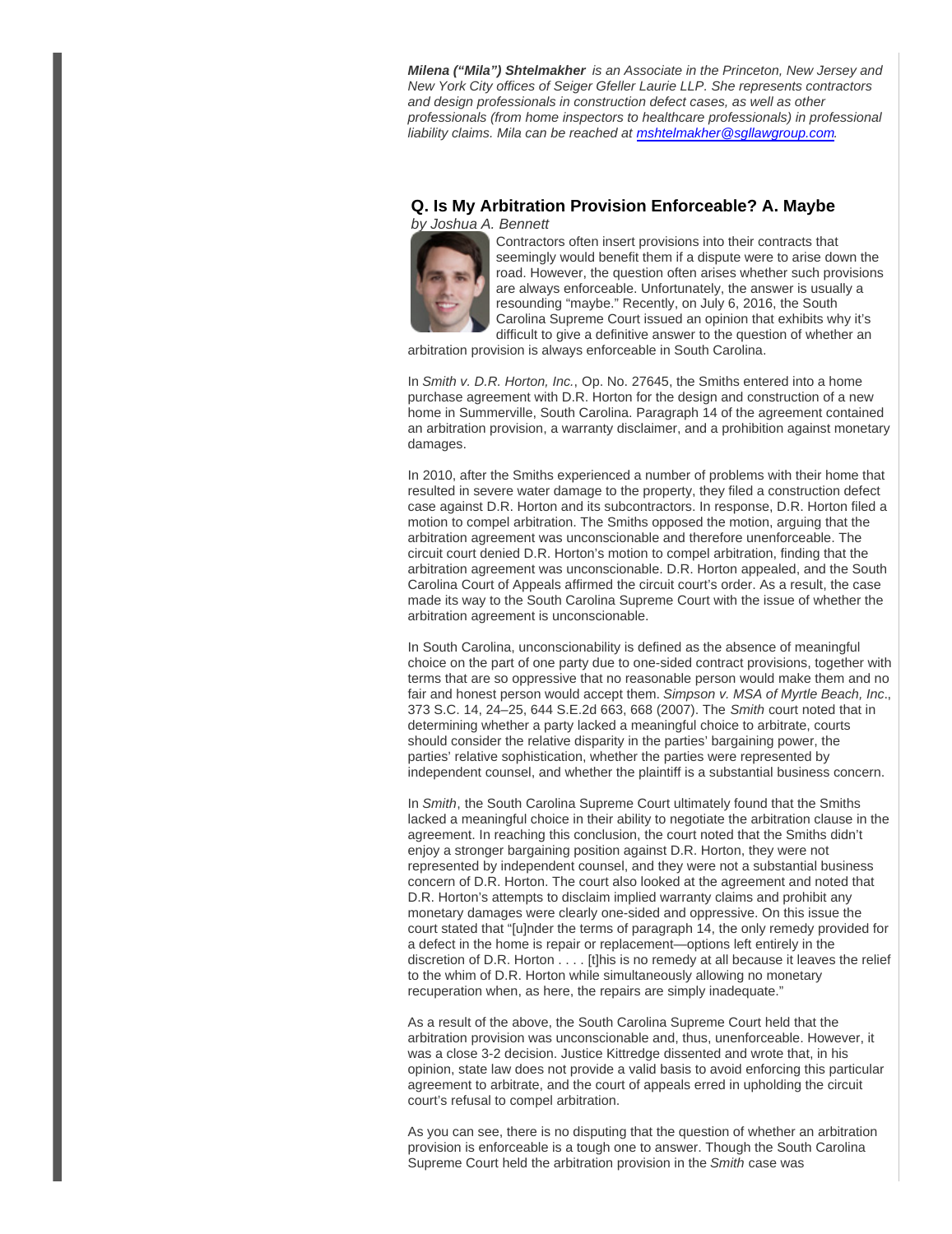unenforceable, in another case, the South Carolina Court of Appeals recently ruled in favor of the enforceability of such a provision in the construction context. See One Belle Hall Prop. Owners Ass'n, Inc. v. Trammell Crow Residential Co. , No. 2014-002115 (S.C. Ct. App. June 1, 2016). Even in the Smith case itself, different judges had varying opinions regarding the enforceability of the arbitration provision along the way. While in South Carolina, there may be just as many opinions regarding the enforceability of any arbitration provision in your client's particular contract.

**Joshua A. Bennett** is an attorney at Rogers Townsend & Thomas, PC in the firm's Columbia, South Carolina office. Josh focuses his practice on complex litigation and insurance defense matters, with an emphasis on construction litigation, product liability, toxic tort/personal injury, commercial explosives, professional negligence, and other related areas. As part of Rogers Townsend's construction litigation practice, Josh has represented general contractors, subcontractors, product manufacturers, and other construction professionals in construction defect disputes across South Carolina. Josh may be reached at [Joshua.Bennett@rtt-law.com](mailto:Joshua.Bennett@rtt-law.com) or 803-744-5232.

## **Oregon Supreme Court Holds That Statute of Limitations for Negligent Construction Claims is Two Years after Claim Accrues**

by Jamison McCune



In Goodwin v. Kingsmen Plastering, Inc., 359 Or 694, 375 P.3d 463 (June 16, 2016), the Oregon Supreme Court held that negligence claims for construction defects are subject to a twoyear statute of limitations, with a discovery rule. The limitations period for negligent construction claims was previously put into question by Abraham v. T. Henry Construction, Inc., 350 Or 29, 249 P.3d 534 (2011). Before Abraham, it was generally accepted

that the limitation period for negligent construction claims was six years. However, in Abraham, the Oregon Supreme Court stated in a footnote that "[t]ort claims arising out of the construction of a house must be brought within two years of the date that the cause of action accrues . . . ." Id. at 34 n 3. While the defense bar argued this was a correct statement of the law by Oregon's highest court, the plaintiffs' bar argued the statement was only dictum.

After Abraham, Oregon trial courts applied three different limitation periods: (1) two years with a discovery rule (ORS 12.110(1)); (2) six years (ORS 12.080(3)); or (3) six years with a discovery rule (ORS 12.080(3)). The applicable limitation period not only varied from county to county, but in some cases, judges in the same county applied different limitation periods. Goodwin conclusively establishes that negligent construction claims are subject to a two-year limitation period with a discovery rule. Goodwin also reverses a line of appellate decisions which either implicitly or explicitly held that negligent construction claims are subject to a six-year limitation period (whether the discovery rule applied or not). This important decision and its potential implications on owners and contractors are discussed below.

#### **Background**

The Goodwin plaintiffs were a husband and wife who purchased a house in 2004. The defendant subcontractor installed stucco siding during construction of the house. The subcontractor completed its work in May 2001.

In March 2011, the plaintiffs filed a complaint against the subcontractor alleging claims for negligence and negligence per se. The plaintiffs alleged that numerous construction defects in the siding led to water intrusion and caused property damage. The plaintiffs alleged they did not learn of the damage until May 2010.

The subcontractor moved for summary judgment, arguing that the plaintiffs' claims were time-barred. Relying on the Abraham footnote, the subcontractor argued the plaintiffs' negligence claims were subject to ORS 12.110(1), a twoyear limitation period with a discovery rule. The subcontractor argued the plaintiffs' claims were not timely under ORS 12.110(1) because the plaintiffs obtained reports from two experts that noted defects in the siding in 2004. The subcontractor also offered evidence the plaintiffs obtained bids to repair the siding in 2005, 2007, and 2008.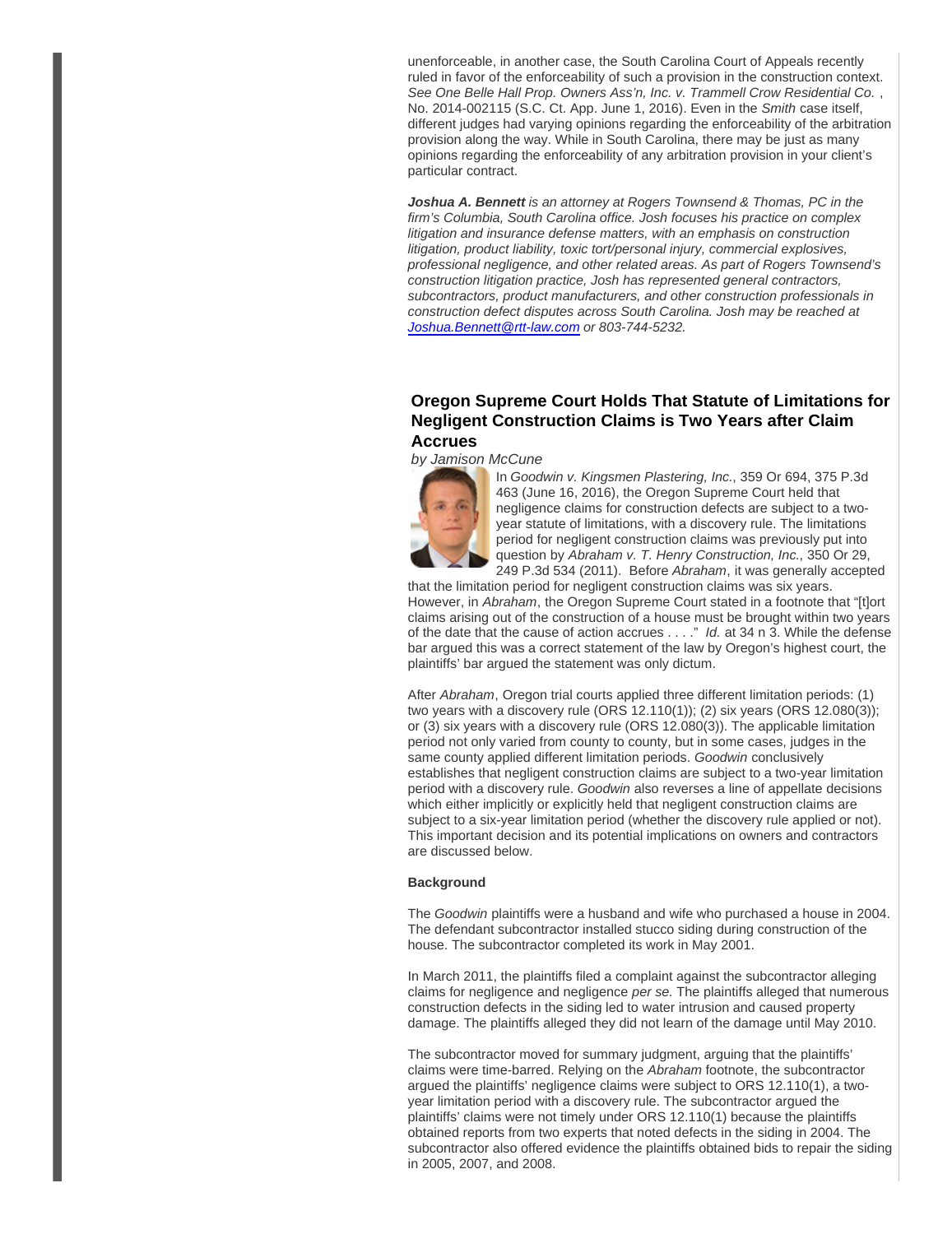In response, the plaintiffs argued their claims were subject to the six-year limitation period in ORS 12.080(3). ORS 12.080(3) provides "an action for waste or trespass upon or for interference with or injury to any interest of another in real property" shall be commenced within six years. The plaintiffs also argued the sixyear limitation period in ORS 12.080(3) included a discovery rule.

The trial court granted the subcontractor's motion for summary judgment. The trial court ruled that negligent construction claims are subject to the six-year limitation period in ORS 12.080(3). However, the trial court ruled that ORS 12.080(3) did not include a discovery rule and that the six-year limitation period began to run when the subcontractor completed its work in May 2001. Consequently, the trial court ruled the plaintiffs' claims were time-barred. The trial court did not determine when the plaintiffs discovered or should have discovered the subcontractor's alleged negligence.

#### **Oregon Court of Appeals**

The plaintiffs appealed. See Goodwin v. Kingsmen Plastering, Inc., 267 Or App 506, 340 P.3d 169 (2014). The plaintiffs argued on appeal that the trial court erred by concluding that ORS 12.080(3) did not include a discovery rule. The Oregon Court of Appeals agreed with the plaintiffs and reversed the trial court. Like the trial court, the Oregon Court of Appeals held that negligent construction claims are subject to the six-year limitation period in ORS 12.080(3). See also Riverview Condo. Assn. v. Cypress Ventures, 266 Or App 574, 399 P.3d 447 (2014) (holding that construction defect claims alleging injury to an interest in real property are governed by ORS 12.080(3)). However, unlike the trial court, the Oregon Court of Appeals also held that the six-year limitation period in ORS 12.080(3) included a discovery rule. See also Tavtigian-Coburn v. All Star Custom Homes, LLC, 266 Or App 220, 337 P.3d 925 (2014) (holding that ORS 12.080(3) contains a discovery rule)). Thus, according to the Oregon Court of Appeals, the six-year limitation period began to run when the plaintiffs discovered or should have discovered the subcontractor's alleged negligence.

#### **Oregon Supreme Court**

The Oregon Supreme Court allowed review. After reviewing the text, context, and legislative history of both ORS 12.110 and ORS 12.080, the Oregon Supreme Court held that negligent construction claims are subject to the two-year limitation period in ORS 12.110. The Oregon Supreme Court reached this conclusion for several reasons.

First, the Oregon Supreme Court noted that ORS 12.080(3) excludes certain types of claims from its six-year limitation period. Among those exceptions are claims subject to ORS 12.135, a statute that governs actions for damages from construction, alteration, or repair of improvement to real property. Accordingly, the Oregon Supreme Court concluded the six-year limitation in ORS 12.080(3) does not apply to construction defect claims by its own terms.

Second, the Oregon Supreme Court reasoned that ORS 12.080(3) only applies to actions "for interference with or injury to any interest of another in real property." The Oregon Supreme Court distinguished between an injury to a property interest from property damage. The Oregon Supreme Court concluded that an injury to a person's property rights is different than physical injury to the property itself.

The Oregon Supreme Court concluded that "[a] construction defect claim for damage to the property itself is subject to the two-year limitation period of ORS 12.110, unless another limitation period especially enumerated" applies. Goodwin, 359 Or at 714. Although the Oregon Supreme Court agreed with the Goodwin plaintiffs that the Abraham footnote was dictum, the Oregon Supreme Court described the Abraham footnote as a correct statement of the law. The Oregon Supreme Court remanded the case to the trial court to determine whether the plaintiffs' claims were timely under ORS 12.110(1) because the trial court did not make a determination regarding the date of discovery.

## **Conclusion**

Goodwin provides much needed clarification for the bench and bar regarding the statute of limitations for negligent construction claims in Oregon. The limitation period for negligent construction claims is ORS 12.110(1), two years with a discovery rule. The decision will also have important ramifications for both owners and contractors.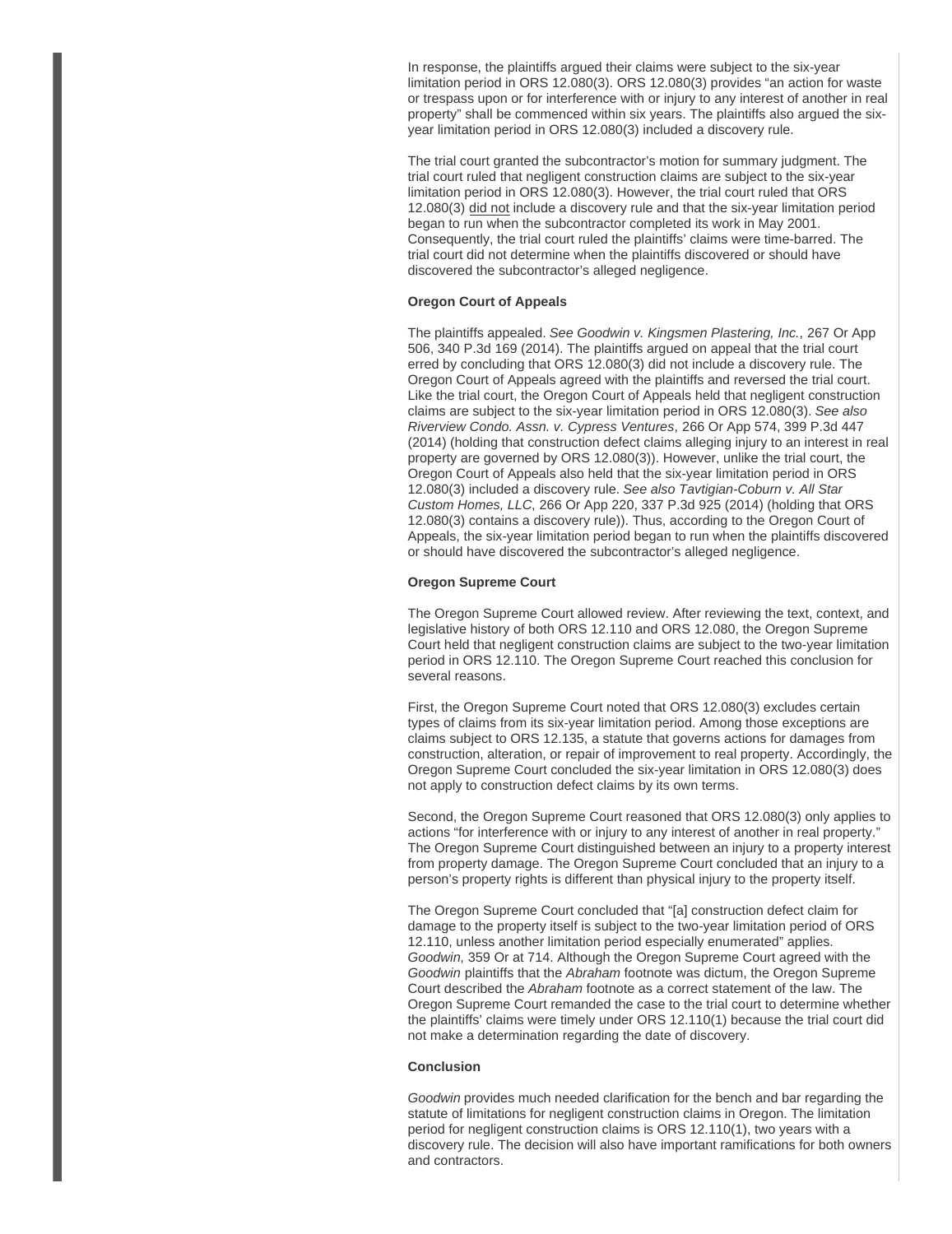Goodwin significantly reduces the amount of time owners have to assert negligence claims against contractors. Under Goodwin, owners have two years from the date they knew or should have known of the alleged negligence to file suit. This means owners must be diligent in both discovering property damage and filing suit after property damage is discovered. In cases where owners are not diligent or do not file suit in a timely manner, contractors may have a viable statute of limitations defense.

Goodwin may also affect the types of claims being asserted against contractors. The statute of limitations for breach of contract claims is still six years. ORS 12.080(1). Therefore, an owner may be able to pursue a breach of contract claim against a contractor even though a negligence claim against the contractor would be barred under ORS 12.110(1). Such breach of contract claims could create insurance coverage concerns for contractors because commercial general liability policies typically exclude breach of contract claims.

In light of the foregoing, the viability of a statute of limitations defense and its potential implications on both the owner and contractor need to be considered on a case-by-case basis.

**Jamison McCune** is an associate with Bodyfelt Mount LLP in Portland, Oregon. Jamison specializes in representing clients in complex civil litigation cases with an emphasis on construction defect, product defect, and catastrophic injury. Jamison graduated Order of the Coif from the University of Oregon School of Law in 2013 and is admitted to practice in state and federal court in Oregon.

## **Companies Can Reduce Cost of Litigation for High Volume Electronic Discovery (E-Discovery) Through Technology Assisted Review**

by Joseph J. Bosick



Due to the escalating quantity of data in the discovery process, technology assisted review is seen as a solution for spiraling litigation costs. Technology assisted review of documents uses technology to locate relevant documents quickly and produces savings in the cost of review. Technology assisted review is also known by other names such as predictive coding or computer assisted review. The cost savings in discovery for a successful

technology assisted review project relates to the documents that do not have to be reviewed through the use of sampling techniques.

In the year 2010, technology assisted review was rarely used in litigation. Today computer assisted review is considered by many to be an essential technology because of its prioritizing of documents and because it reduces the time that it takes to review the documents.

Predictive coding utilizes a series of algorithms. An algorithm is a formally specified series of computations that, when executed, accomplishes a particular goal. The algorithms used in E?Discovery are implemented as computer software.

The escalating quantity of data that may be subject to discovery requests in litigation was mentioned by IBM when it recently reported that: "Every day, we create 2.5 quintillion bytes of data – so much so that 90% of the data in the world today has been created in the last two years alone."

More and more data is stored today in the cloud for business purposes. From an e-discovery viewpoint, having a centralized location for searching data is helpful but without technology assisted review can be expensive.

Companies now have social media sites because of the increase in user activity on those sites. Below is a graph that shows the increase in activity on social media sites between September of 2011 and June of 2016.

| <b>Outlet</b> | September 2011 | <b>June 2016</b> |
|---------------|----------------|------------------|
| Facebook      | 500 million    | 1.65 billion     |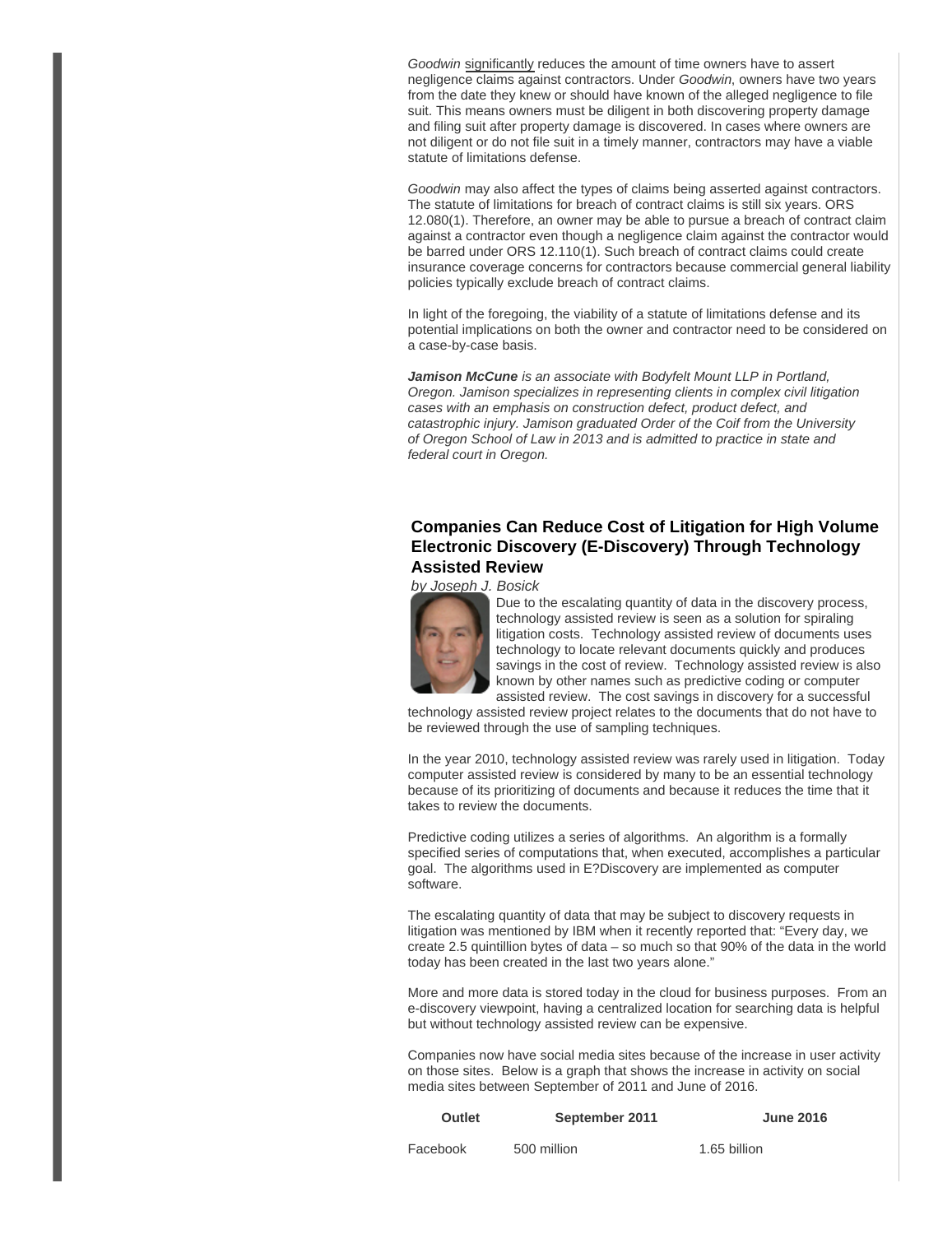| LinkedIn  | 100 million             | 433 million             |
|-----------|-------------------------|-------------------------|
| Twitter   | 190 million             | 310 million             |
| YouTube   | 2 billion views (daily) | 4 billion views (daily) |
| Instagram | O                       | 400 million             |
| Snapchat  | O                       | 100 million (daily)     |

Adverse parties in litigation now customarily request information posted by companies on social media sites over an extended period of years. Social Media environments are dynamic and constantly changing. This, in turn, increases the cost of responding to requests for production of documents that are served on parties in litigation.

Technology assisted review can result in substantial cost savings to companies and their insurers relative to discovery requests for traditional corporate records (letters, memoranda, email, drawings, photographs, agreements, meeting minutes, financial statements, etc.) as well as discovery requests related to social media.

Joseph J. Bosick Pietragallo Gordon Alfano Bosick & Raspanti, LLP [JJB@Pietragallo.com](mailto:JJB@Pietragallo.com)

## **Upcoming**

## **Construction Law Conference – March 1-3, 2017, Las Vegas, Nevada**

#### by Mark D. Shifton



As we all enjoy the last days of summer and prepare ourselves for the work that has been piling up since Memorial Day, please do not forget to mark your calendar for the 2017 Construction Law Seminar, which will be held at the Cosmopolitan Hotel and Casino in Las Vegas, Nevada, from March 1-3, 2017.

The Construction Law Committee is hard at work putting together an incredibly dynamic array of speakers and programs spanning a broad range of topics of interest to construction law practitioners (of all levels of experience). From tips on drafting and negotiating construction contracts, an in-depth discussion of the Pulte Homes Energy Efficient House Program, a timely and relevant program dealing representing clients with public relations/crisis management issues, and a skills-based clinic for young lawyers – there will be several programs of interest for attorneys of all levels of experience.

Should this be your first time attending (or even thinking about attending) our annual meeting, please don't get the wrong impression – we well know that all work and no play makes for dull attorneys, so rest assured there will be plenty of diversion to be found – networking receptions, meets and greets, lunches and dine-arounds, and of course, games of skill and luck for those foolish enough to believe they possess either. Finally, to round out the program, and for those of us who can get back to the hotel at a reasonable hour, on Friday morning Judge Mark Davidson of the Eleventh Circuit will present "Rock and Roll Rules of Ethics," a program which is absolutely not to be missed.

Please stay tuned for further information, including registration details and deadlines. If anyone wishes to become more involved in the committee, including helping us plan the upcoming seminar, please do not hesitate to reach out to myself, or to David Jones [\(DJones@wlj.com](mailto:DJones@wlj.com)), the Seminar Chair.

Hope to see you in Vegas!

Mark D. Shifton